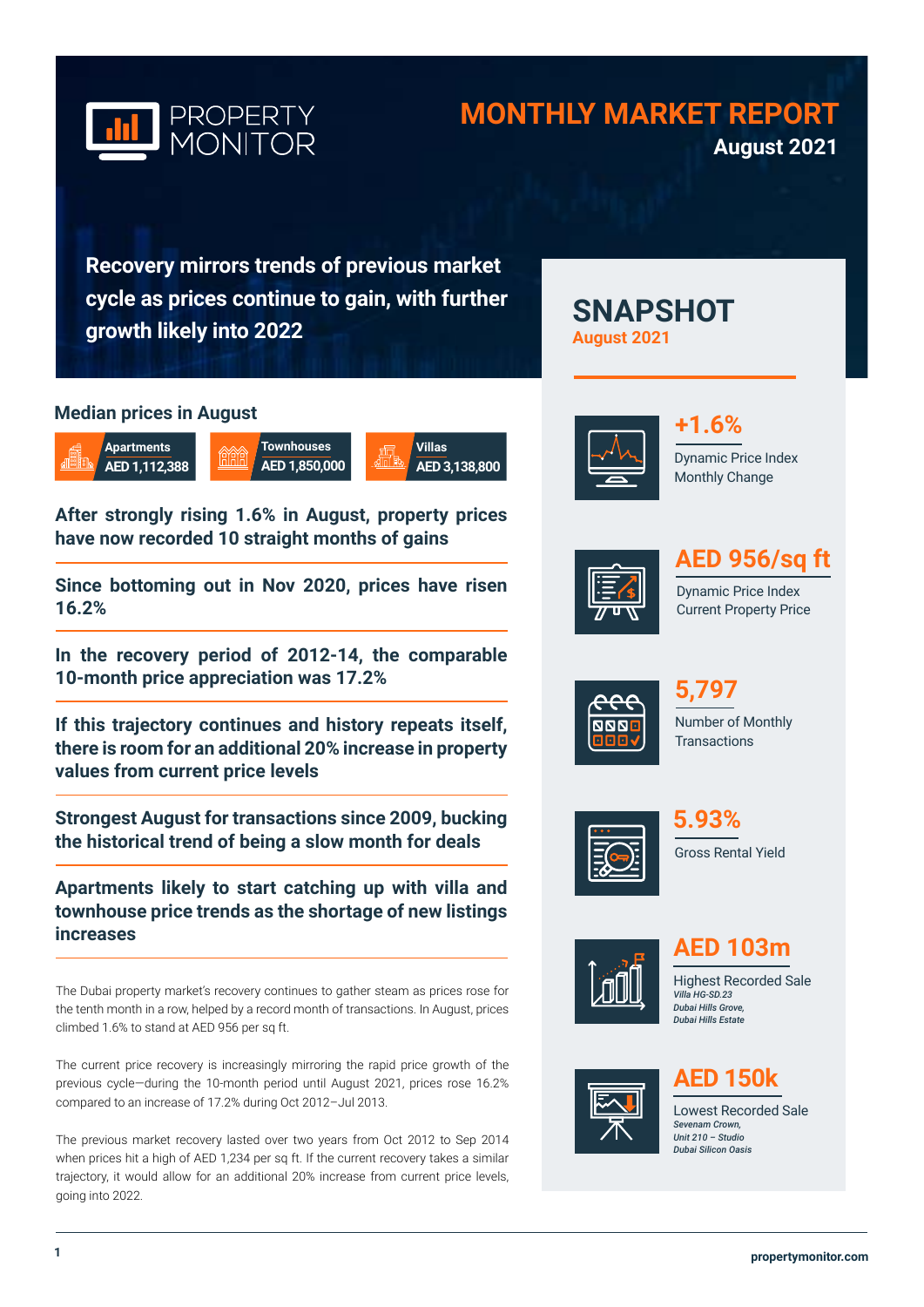

**At AED 956 per sq ft currently, we are about halfway through in the journey between the previous market trough of April 2009 and the peak in September 2014. If the current pace and trajectory of the recovery continues in a manner similar to the last market cycle, we likely have headroom for another 20% appreciation in prices.** 

**As quality inventory runs out in villas and townhouses, which were the main drivers of the recovery so far, the apartments segment is set to pick up the baton for the next leg of the recovery.**

ZHANN JOCHINKE Chief Operating *Property Monitor*

Several factors support our view that a price recovery will likely continue, albeit at a slower pace. So far, the recovery has been uneven between communities with the strongest performance seen in the villas and townhouses segment of traditionally sought-after locations. As quality inventory dries up in this segment, we expect the focus to shift to apartments, which should start to see price upticks.

An additional push for apartments can come from increased sales by developers of their completed and off-plan inventory to visitors of the Expo 2020. This would be an opportunity for visitors and investors to experience Dubai's real estate offerings at multiple price points rather than committing to higher-priced villas and townhouses. By international standards, Dubai looks very affordable compared to other global cities-it was ranked 26<sup>th</sup> in a recent table of the world's most expensive cities with property costing less than a quarter of the equivalent London price.1

At 5,797, transactions in August recorded their best performance since December 2013, jumping 30.1% on a monthly basis and a staggering 135.6% from last August. Year-to-date transaction volumes now stand at 37,735, eclipsing the 35,965 transactions recorded throughout all of 2020. With four months remaining, we are on track to equal, or even surpass, transaction volumes last seen in the boom years of 2013 and 2014.

Demand continues to remain robust for properties at the higher end of the market with sales for properties valued over AED 10m registering yet another strong month. A total of 141 transactions were registered for this price tier in August compared to 117 in July, an increase of 20.5%.

A total of 2,580 off-plan transactions were registered in August, up 41.8% on a monthly basis. On a yearly basis, transactions jumped over 230% given the low base of 2020 as developers held back on new launches. While they are much lower than 2019 figures which is a more accurate comparison period, the segment has started to gain momentum once again as launches ramp up. Off-plan transactions took a 44.5% market share compared to 55.5% (3,217 transactions) for completed properties, narrowing the gap by the most in six months.

Meanwhile, initial sales transactions—the first sale of a property from the developer for an off-plan or completed project—jumped 51.2% on month to stand at 3,879 in August.

At 2,762, the volume of mortgages increased in August by 49.7% over the previous month. Part of this increase is the result of a spike in mortgages for hotel apartments where there were 533 transactions recorded. Mortgages for townhouses and villas increased 31.8% and 22.7% respectively, highlighting the preference of buyers to upgrade their homes while interest rates are low.

Breaking down the mortgage market further shows that bulk transactions (mortgages taken by developers and larger investors for multiple units) grew once again. They comprised 44.2% of all loans issued and were spread across several projects, most notably FIVE Jumeirah Village in JVC (249), Barcelo Residences in Dubai Marina (232), Emerald Palace Kempinski Hotel, Palm Jumeirah (209), Oai Residence, Motor City (129), and Serenia Residences A, Palm Jumeirah (89). Another 26.3% of loans taken were new purchase money mortgages for residential properties that were also transferred during August, primarily by end-users with the average amount borrowed being AED 1.77m.The remaining 29.5% represents refinancing or new mortgages taken out in the months post transfer.

After momentarily recovering to 6.2% in July, yields again fell to 5.9% in August, registering a monthly decline of 3.9%. After remaining relatively stable around 6.5% through much of 2020, emirate-wide average gross rental yields have now weakened. This suggests that property prices are increasing in several communities—especially where people are buying for end-use—at a more rapid pace than rental prices, which are still declining.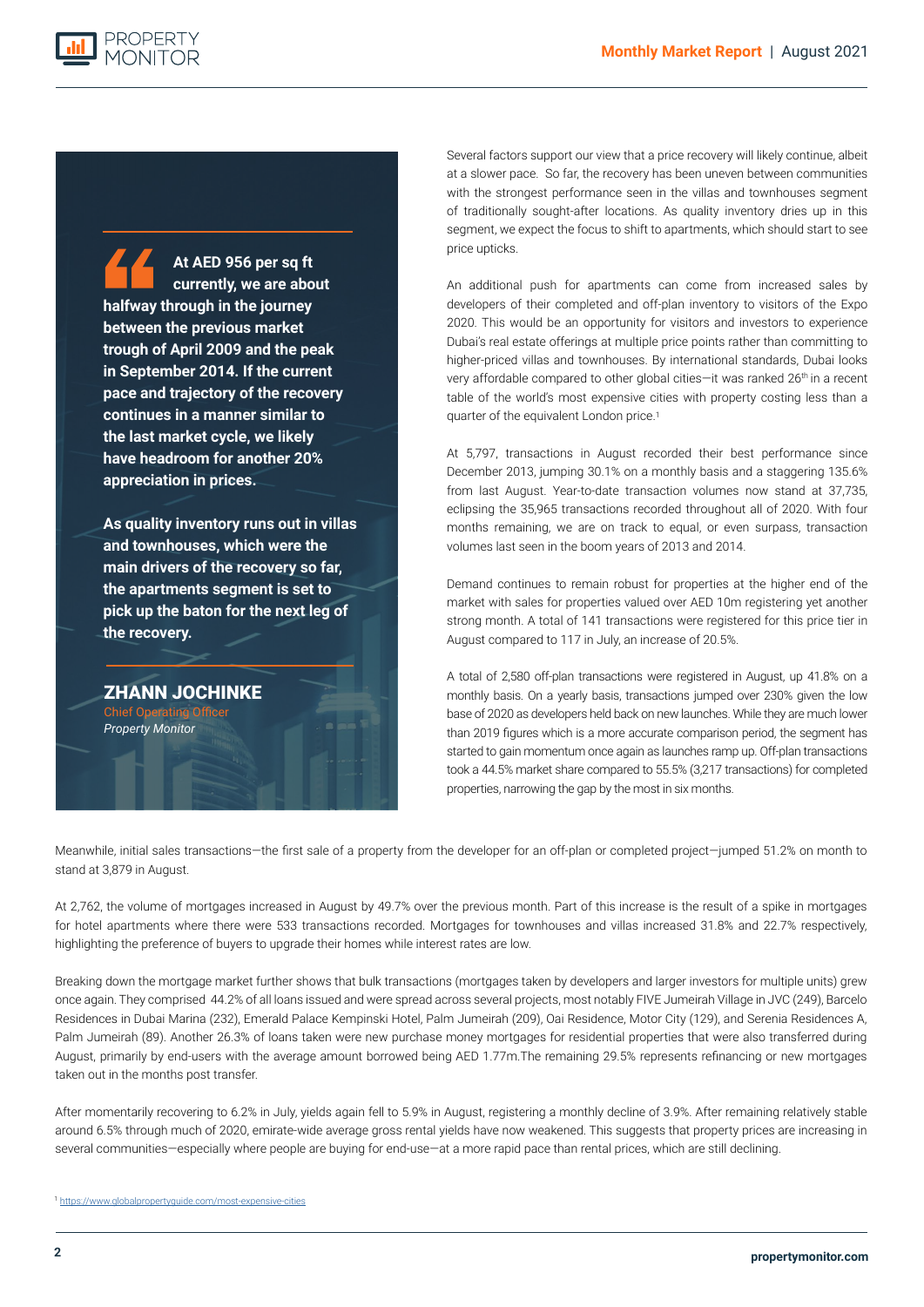



### **DPI MONTHLY OVERVIEW**

| <b>Month</b> | <b>Index</b><br><b>Value</b> | <b>MoM</b><br><b>Change</b> | <b>OoO</b><br><b>Change</b> | <b>YoY</b><br><b>Change</b> | <b>Index Price</b><br>(AED/sq ft) |
|--------------|------------------------------|-----------------------------|-----------------------------|-----------------------------|-----------------------------------|
| Aug 2021     | 133.54                       | 1.60%                       | 5.72%                       | 18.54%                      | 956                               |
| Jul 2021     | 131.45                       | 1.89%                       | 5.15%                       | 15.09%                      | 941                               |
| Jun 2021     | 129.01                       | 2.13%                       | 5.79%                       | 9.92%                       | 924                               |
| May 2021     | 126.32                       | 1.05%                       | 5.44%                       | 5.41%                       | 905                               |
| Apr 2021     | 125.01                       | 2.51%                       | 6.32%                       | 3.36%                       | 895                               |
| Mar 2021     | 121.94                       | 1.79%                       | 4.86%                       | 1.32%                       | 873                               |
| Feb 2021     | 119.80                       | 1.89%                       | 4.58%                       | $-1.04%$                    | 858                               |
| Jan 2021     | 117.57                       | 1.10%                       | 3.34%                       | $-3.45%$                    | 842                               |
| Dec 2020     | 116.29                       | 1.52%                       | 1.23%                       | $-4.39%$                    | 833                               |
| Nov 2020     | 114.55                       | 0.68%                       | 1.68%                       | $-8.30%$                    | 820                               |
| Oct 2020     | 113.77                       | $-0.97%$                    | $-0.39%$                    | $-10.15%$                   | 815                               |
| Sep 2020     | 114.88                       | 1.98%                       | $-2.11%$                    | $-10.08%$                   | 823                               |
| Aug 2020     | 112.66                       | $-1.36%$                    | $-5.99%$                    | $-12.02%$                   | 807                               |

The Property Monitor Dynamic Price Index (DPI) tracks trends of residential property prices throughout 42 key communities in Dubai and is indexed to a base period of January 2008.

At an emirate-wide level, the index value for August 2021 increased by 2.1 index points to 133.54 from 131.45 in July 2021, representing a month-on-month gain of 1.6%.

In August 2021, property prices stood at AED 956 per sq ft, down 22.5% from the market peak in September 2014 and are 21.9% above the market trough of April 2009.

On a yearly basis, prices have increased by 18.5% in August 2021. When we compare this to August 2020 when a year-on-year decline of 12% was recorded, we can see a clear trend reversal from declines to gains.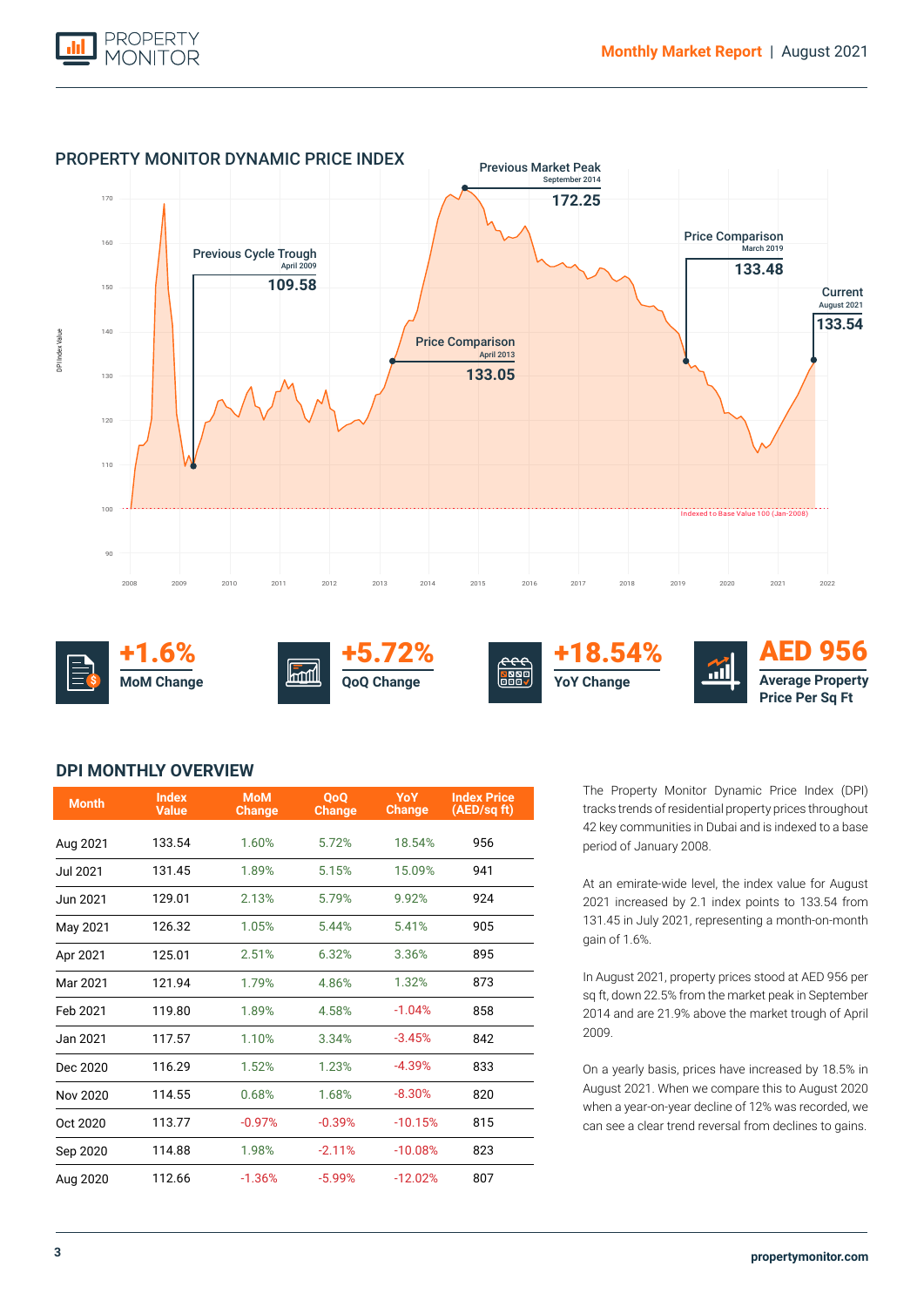![](_page_3_Picture_1.jpeg)

![](_page_3_Figure_2.jpeg)

## **HISTORICAL TRANSACTIONS CHART – COMPLETION STATUS**

vacation period and commencement of the school year. Transaction volumes in August stood at 5,797, significantly higher by 30.1% on a monthly basis. This strong performance is quite contrary to the longterm seasonality trend of August which is one of the slowest trading months of the year—activity is generally tepid in August and picks up after the

Similar to the last four months' transaction figures, this has also been the strongest performance in August since 2009.

During the month, Title Deed registrations accounted for 55.5% of all transactions. Completed properties have led the market for 15 months now, however, have begun to weaken and declined ~7% over the past two months. The 12-month rolling average remains strong at 62.3% in August for completed properties.

Emaar Properties dominated the off-plan market in August and comprised the bulk of developers' Oqood (off-plan) registrations. It took a market share of 23.9%, nearly double that of any other developer for the month. Transactions for Emaar were spread across a myriad of their projects with a higher concentration of sales at Emaar Beachfront, Dubai Harbour—most notably Palace Beach Residence with 92 transactions and Grande Bleu Towers with 83 transactions, followed by Arabian Ranches III with 163 transactions, with the Bliss and Ruba sub-communities recording 90 and 49 transactions, respectively.

Dubai Properties was next at 12.2% of all Oqood registrations with the most notable activity in Villanova where 144 transactions were recorded across the La Rosa and Amaranta sub-communities. Asayel at Madinat Jumeirah Living also secured 91 registrations. This was followed by Seven Tides taking 8.6% market share with all of their transactions occurring across just two projects, Golf Views Seven City (135) in Jumeirah Lakes Towers and Seven Palm (74) in Palm Jumeirah.

In the ongoing trend that emerged in 2020, a significant portion of Title Deed transactions were initial sales registered directly by developers for unsold inventory in completed projects. Out of a total of 3,839 initial developer sales recorded in August, 36.8% were in completed projects. At a year-to-date average of 39%, this figure continues to move further away from the 2020 average of 33.6% and also remains well above the 2019 average of 20.5%.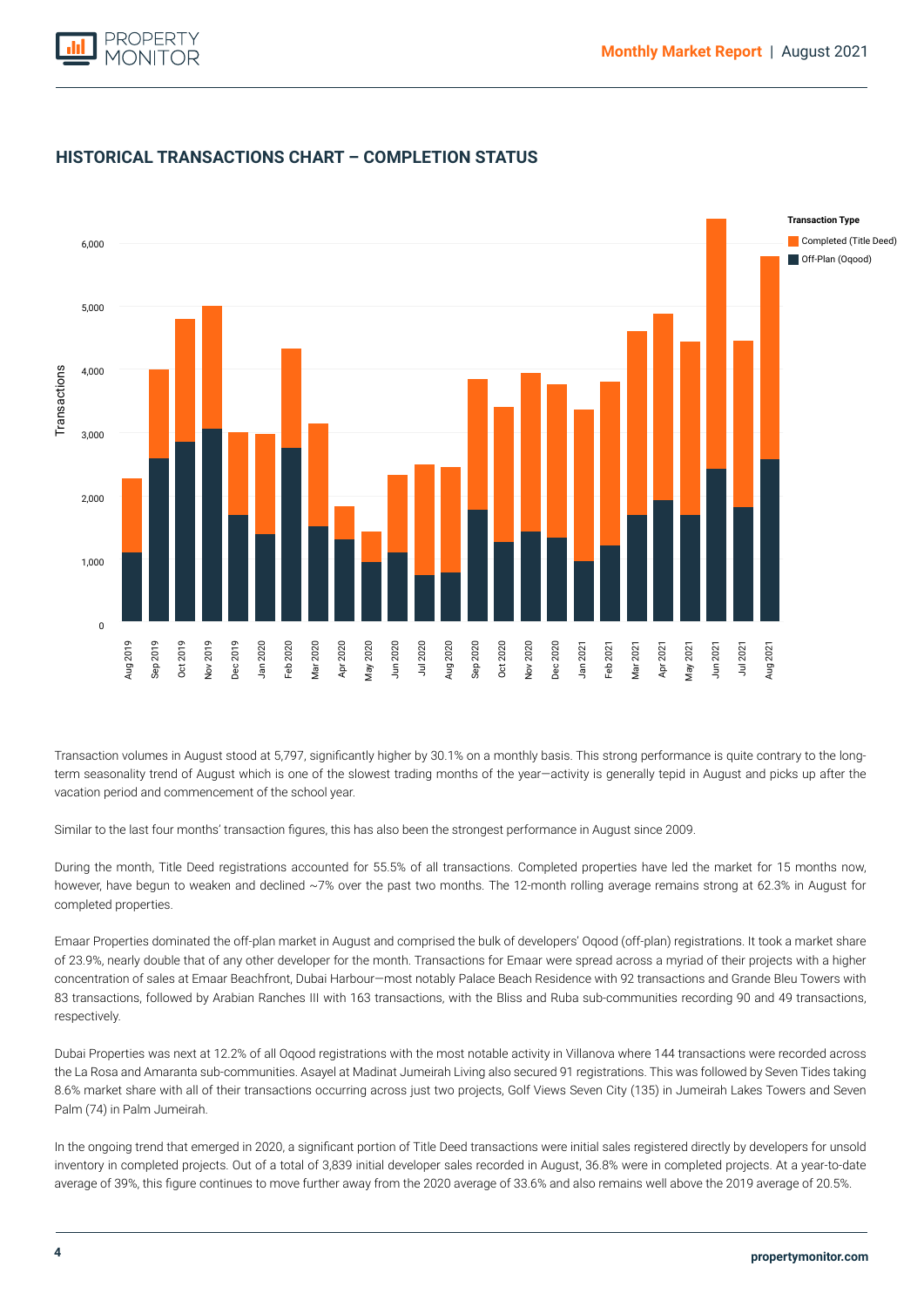![](_page_4_Picture_1.jpeg)

### **TOP 5 COMMUNITIES TABLE – OFF-PLAN AND COMPLETED**

### **Off-Plan / Oqood**

| Off-Plan Apartments  |                      |                     |                          |                                |                                 |                                   |                       |                       |
|----------------------|----------------------|---------------------|--------------------------|--------------------------------|---------------------------------|-----------------------------------|-----------------------|-----------------------|
| Rank<br>(this month) | Rank<br>(last month) | Rank<br>(last year) | <b>Community</b>         | <b>Total</b><br># Transactions | <b>Studio</b><br>(Median Price) | 1 <sub>BR</sub><br>(Median Price) | 2BR<br>(Median Price) | 3BR<br>(Median Price) |
|                      |                      |                     | Dubai Harbour            | 261                            | $\overline{\phantom{a}}$        | 1,783,888                         | 3,479,888             | 5,302,888             |
|                      | 4                    |                     | Jumeirah Village Circle  | 201                            | 480,051                         | 530.376                           | 965.000               |                       |
|                      |                      |                     | Business Bay             | 199                            | 682.500                         | 1,083,200                         | 1.836.549             | 2,769,000             |
|                      |                      |                     | Mohammed Bin Rashid City | 197                            | 524,000                         | 975.000                           | 1.415.538             | 2,449,983             |
|                      |                      | 10                  | Jumeirah Lakes Towers    | 137                            | 438,407                         | 780.057                           | 1.074.028             | 1,590,157             |

### Off-Plan Villas

| Rank<br>(this month) | Rank<br>(last month)     | <b>Rank</b><br>(last year) | Community              | <b>Total</b><br># Transactions | 3BR<br>(Median Price)    | 4BR<br>(Median Price) |
|----------------------|--------------------------|----------------------------|------------------------|--------------------------------|--------------------------|-----------------------|
|                      |                          |                            | Dubai South            | 38                             | 1,200,000                | 1,320,000             |
|                      | $\overline{\phantom{a}}$ |                            | Rukan                  | 14                             | 1.388.000                | -                     |
|                      | $\overline{a}$           | $\sim$                     | Dubai Investments Park |                                | 1.492.569                |                       |
|                      | $\overline{\phantom{a}}$ |                            | Dubai Sports City      |                                | $\overline{\phantom{a}}$ | 1,960,000             |
|                      |                          |                            | Dubai Hills Estate     |                                | 3,450,000                | 3,933,888             |

| Off-Plan Townhouses         |                      |                     |                          |                                |                          |                       |                       |
|-----------------------------|----------------------|---------------------|--------------------------|--------------------------------|--------------------------|-----------------------|-----------------------|
| <b>Rank</b><br>(this month) | Rank<br>(last month) | Rank<br>(last year) | Community                | <b>Total</b><br># Transactions | 2BR<br>(Median Price)    | 3BR<br>(Median Price) | 4BR<br>(Median Price) |
|                             |                      | 4                   | Arabian Ranches 3        | 185                            | $\overline{\phantom{0}}$ | 1,864,888             | 2,389,888             |
|                             |                      |                     | Villanova                | 159                            | 1,360,000                | 1.319.000             | 1,699,000             |
|                             |                      | 10                  | Tilal Al Ghaf            | 80                             |                          | 1,530,000             | 2,702,180             |
| Δ                           | 4                    |                     | Dubai South              | 20                             | 1,022,925                | 1,067,888             | 1,564,944             |
|                             |                      | $\sim$              | Mohammed Bin Rashid City |                                | 1,318,670                | 1,785,000             | ۰.                    |

## **Completed / Title Deed**

| <b>Completed Apartments</b> |                      |                     |                         |                                |                                 |                       |                       |                       |
|-----------------------------|----------------------|---------------------|-------------------------|--------------------------------|---------------------------------|-----------------------|-----------------------|-----------------------|
| Rank<br>(this month)        | Rank<br>(last month) | Rank<br>(last year) | Community               | <b>Total</b><br># Transactions | <b>Studio</b><br>(Median Price) | 1BR<br>(Median Price) | 2BR<br>(Median Price) | 3BR<br>(Median Price) |
|                             |                      |                     | Jumeirah Village Circle | 185                            | 415,000                         | 695,800               | 1,068,273             | 1,380,000             |
|                             |                      | 10                  | <b>Business Bay</b>     | 184                            | 695.951                         | 1,145,825             | 1,772,082             | 2,772,322             |
|                             |                      |                     | Dubai Marina            | 166                            | 715.000                         | 1,432,500             | 1,900,000             | 2,375,000             |
|                             |                      |                     | Downtown Dubai          | 105                            | 748.500                         | 1,177,500             | 2,076,098             | 2,850,000             |
|                             | 23                   | 23                  | Motor City              | 90                             | 390.000                         | 553,000               | 1.471.375             | 2,026,385             |

| Completed Villas     |                      |                     |                    |                                |                       |                       |                       |
|----------------------|----------------------|---------------------|--------------------|--------------------------------|-----------------------|-----------------------|-----------------------|
| Rank<br>(this month) | Rank<br>(last month) | Rank<br>(last year) | Community          | <b>Total</b><br># Transactions | 3BR<br>(Median Price) | 4BR<br>(Median Price) | 5BR<br>(Median Price) |
|                      | 8                    | 4                   | Al Furian          | 239                            | 2,448,000             | 3,939,400             |                       |
|                      |                      |                     | Dubai Hills Estate | 74                             | 4,025,000             | 10.047.888            | 7,429,616             |
|                      |                      |                     | Nad Al Sheba       | 70                             | ۰                     | 2,888,000             | 3,173,000             |
| 4                    |                      |                     | DAMAC Hills 2      | 70                             | 1,200,000             | 1.364.500             | 1,833,000             |
|                      |                      |                     | <b>DAMAC Hills</b> | 67                             | 2,557,000             | 3,731,590             | 3,804,340             |

### Completed Townhouses

| Rank<br>(this month) | Rank<br>(last month) | Rank<br>(last year)      | Community          | <b>Total</b><br># Transactions | 3BR<br>(Median Price) | 4BR<br>(Median Price) | 5BR<br>(Median Price) |
|----------------------|----------------------|--------------------------|--------------------|--------------------------------|-----------------------|-----------------------|-----------------------|
|                      |                      | $\overline{\phantom{a}}$ | Arabian Ranches 3  | 34                             | $\sim$                | $\sim$                |                       |
|                      |                      |                          | Town Square        | 25                             | 1,600,000             | 1,875,000             |                       |
|                      |                      |                          | Reem               | 23                             | 1,900,000             | 2,250,000             | <b>.</b>              |
|                      |                      |                          | Dubai Hills Estate | $\bigcap$                      | 2,362,500             | 2,925,000             | 3,300,000             |
|                      | 10                   | 10                       | Meydan City        |                                | 3,000,000             | 3,500,000             | $\sim$                |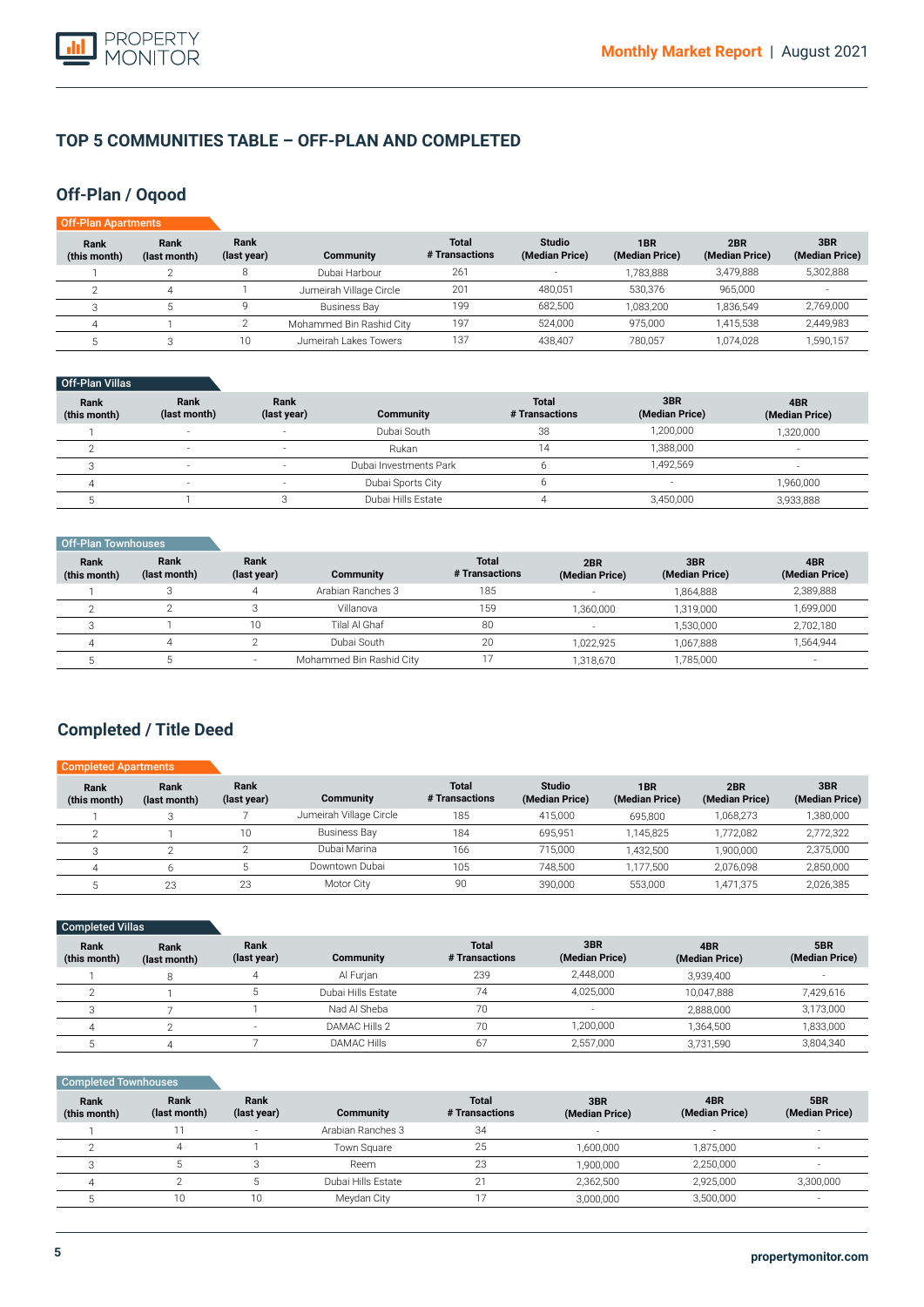![](_page_5_Picture_1.jpeg)

![](_page_5_Figure_2.jpeg)

## **HISTORICAL TRANSACTIONS CHART – SALES RECURRENCE**

In August 2021, the market share balance between initial and resale transactions turned nearly 6.5% in favour of initial developer sales with it reaching 66.2%—the highest level since June 2020 after which resale gained popularity. However, the 12-month rolling average has continued to grow for resale, now reaching 44.7% which indicates that the market has matured to become less reliant on new project releases and developer-led initial sales.

Business Bay was the most popular master development for initial sales where 9.4% of all such transactions occurred, 15 Northside had the highest demand in the master development with a total of 109 initial sales.

Taking second place was Mohammed Bin Rashid City, where initial sales took 7.2% market share. Sobha Hartland was the most sought-after subcommunity in the master development with a total of 190 initial sales spread across several projects.

In a tie for the second space, Jumeriah Village Circle also claimed 7.2% market share for August with 277 sales spread across a myriad of projects, most notably Park View Tower (51), Pantheon Elysee II (36), and Binghatti Mirage (35).

The top master developments for resale transactions were Jumeriah Village Circle with 8.1% of such transactions across multiple projects—the highest level of sales occurred at Bloom Towers (71). This was followed by Dubai Marina with 6.7% share and the highest number of transactions throughout Emaar 6 Towers (12), and lastly Business Bay with 6.2% with DAMAC Towers by Paramount (12), Executive Towers (11), Clover Bay (9) and Silver Tower (9) being the most popular.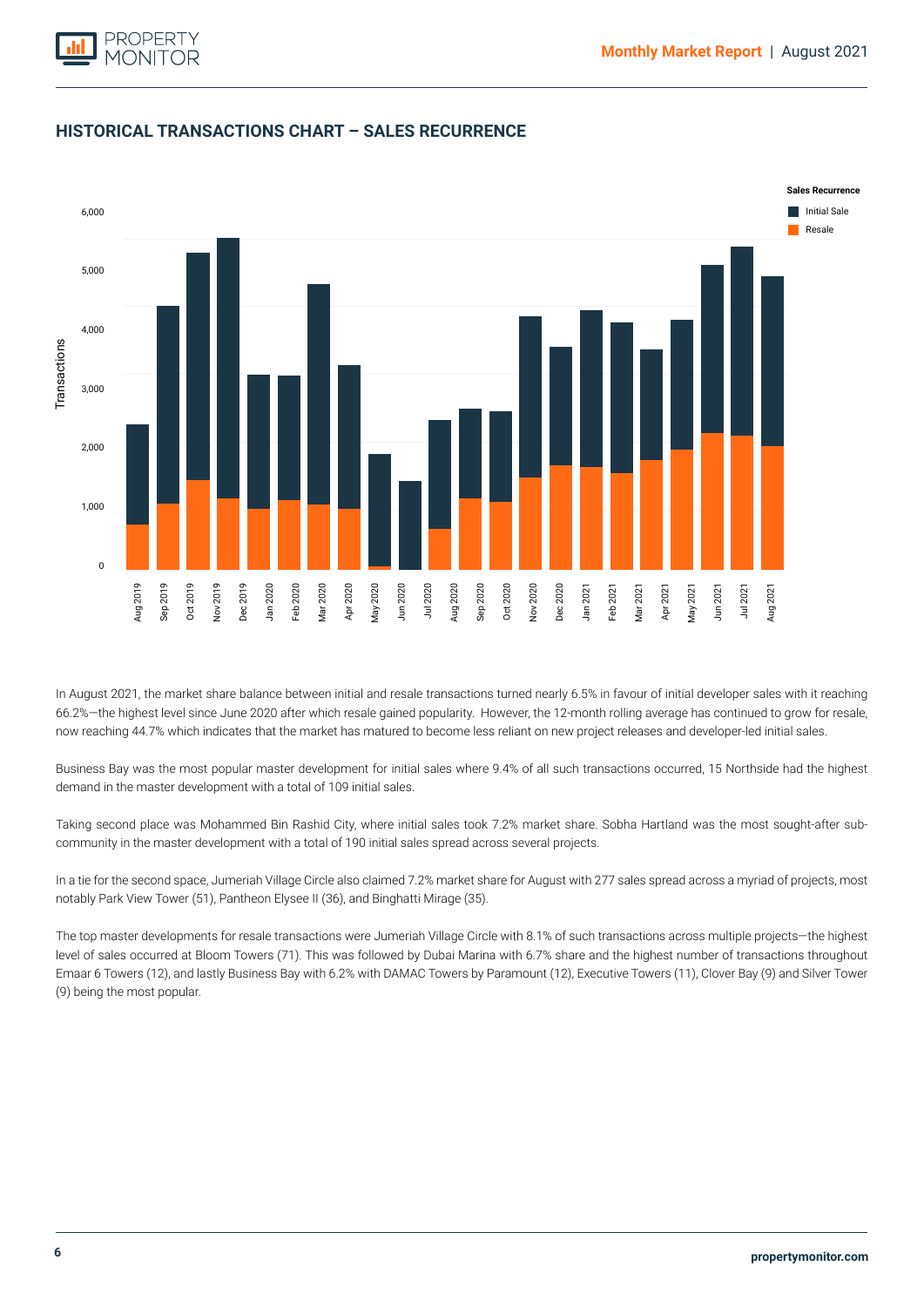![](_page_6_Picture_1.jpeg)

### **TOP 5 COMMUNITIES TABLE – INITIAL SALE AND RESALE**

### **Initial Sale**

| <b>Initial Sale Apartments</b> |                      |                     |                          |                                |                                 |                       |                       |                       |
|--------------------------------|----------------------|---------------------|--------------------------|--------------------------------|---------------------------------|-----------------------|-----------------------|-----------------------|
| Rank<br>(this month)           | Rank<br>(last month) | Rank<br>(last year) | Community                | <b>Total</b><br># Transactions | <b>Studio</b><br>(Median Price) | 1BR<br>(Median Price) | 2BR<br>(Median Price) | 3BR<br>(Median Price) |
|                                |                      |                     | <b>Business Bay</b>      | 340                            | 686,000                         | 1.123.151             | 1.870.094             | 2,773,232             |
|                                | O                    |                     | Jumeirah Village Circle  | 262                            | 470.328                         | 650.000               | 965.000               | 1,245,000             |
|                                |                      | 14                  | Dubai Harbour            | 242                            |                                 | 1,804,888             | 3.518.888             | 5,328,888             |
|                                |                      |                     | Mohammed Bin Rashid City | 202                            | 524,000                         | 975.000               | 1,496,352             | 2,449,983             |
|                                | 4                    |                     | Jumeirah Lakes Towers    | 165                            | 439,657                         | 782.193               | 1.084.976             | 1,050,000             |

#### **Initial Sale Villas**

| Rank<br>(this month) | Rank<br>(last month) | Rank<br>(last year) | Community          | <b>Total</b><br># Transactions | 3BR<br>(Median Price) | 4BR<br>(Median Price) | 5BR<br>(Median Price) |
|----------------------|----------------------|---------------------|--------------------|--------------------------------|-----------------------|-----------------------|-----------------------|
|                      |                      |                     | Al Furian          | 231                            | 2.398.000             | 4,068,800             | 1,100,000             |
|                      |                      |                     | Dubai Hills Estate | 59                             | 4.766.417             | 10.122.888            | 7,429,616             |
|                      |                      |                     | <b>DAMAC Hills</b> | 55                             | 2.855.785             | 3.731.590             | 3,804,340             |
|                      |                      |                     | Dubai South        | 51                             | 1.242.000             | 1.320.000             | 4,306,505             |
|                      |                      |                     | Nad Al Sheba       | 39                             |                       | 2,963,000             | 3,608,000             |

### **Initial Sale Townhouses**

| Rank<br>(this month) | Rank<br>(last month) | Rank<br>(last year)      | Community                | <b>Total</b><br># Transactions | 2BR<br>(Median Price) | 3BR<br>(Median Price) | 4BR<br>(Median Price) |
|----------------------|----------------------|--------------------------|--------------------------|--------------------------------|-----------------------|-----------------------|-----------------------|
|                      |                      |                          | Arabian Ranches 3        | 208                            | -                     | 1.867.888             | 2,393,888             |
|                      |                      |                          | Villanova                | 147                            | 1.360.000             | 1,319,000             | 1,697,500             |
|                      |                      | 15.                      | Tilal Al Ghaf            |                                | ۰.                    |                       | 2,712,180             |
|                      |                      | $\overline{\phantom{0}}$ | Mohammed Bin Rashid City |                                | 1,318,670             | 1.785.000             | 5,337,947             |
|                      |                      |                          | Dubai South              | 15                             | 1,072,663             | 1,196,000             | 1,799,888             |

### **Resale**

#### **Rank (this month)** 1  $\overline{2}$ 3 4 5 **Rank (last month)** 3  $\overline{\mathbb{1}}$  $\overline{20}$ 2 7 **Rank (last year)** 9 1 17 3  $\overline{2}$ **Community**  Jumeirah Village Circle Dubai Marina **Motor City** Downtown Dubai International City **Total # Transactions** 124 116  $\overline{90}$ 84 78 Resale A **Studio (Median Price)** 396,135 535,000 390,000 748,500 210,000 **1BR (Median Price)** 705,000 962,500 553,000 1,180,000 311,000 **2BR (Median Price)** 1,069,438 1,400,000 1,471,375 2,300,000 610,000 **3BR (Median Price)** 1,380,000 2,225,000 2,026,385 3,725,000 -

| <b>Resale Villas</b> |                      |                          |                 |                                |                          |                       |                       |
|----------------------|----------------------|--------------------------|-----------------|--------------------------------|--------------------------|-----------------------|-----------------------|
| Rank<br>(this month) | Rank<br>(last month) | Rank<br>(last year)      | Community       | <b>Total</b><br># Transactions | 3BR<br>(Median Price)    | 4BR<br>(Median Price) | 5BR<br>(Median Price) |
|                      |                      |                          | Emirates Living | 61                             | 3,000,000                | 4,600,000             | 10,475,000            |
|                      |                      |                          | Arabian Ranches | 44                             | 3,500,000                | 3,445,000             | 5,400,000             |
|                      | 18                   |                          | Nad Al Sheba    | 31                             | $\overline{\phantom{a}}$ | 2,718,000             | 2,738,000             |
|                      |                      | $\overline{\phantom{a}}$ | DAMAC Hills 2   | 31                             | ,100,000                 | 1,225,000             | $\sim$                |
|                      | 24                   | 23                       | Mirdif          | 25                             | 2,735,000                | 5,675,230             | 8,000,000             |

#### **Rank (this month)** 1 2 3 4 5 **Rank (last month)** 2 4 5 9 3 **Rank (last year)** 17 4 2 3 1 **Community**  Villanova Town Square Reem Serena Dubai Hills Estate **Total # Transactions** 27 24 23 16 15 **Resale Townhouse 3BR (Median Price)** 1,429,000 1,600,000 1,900,000 1,887,500 2,362,500 **2BR (Median Price)** 1,500,000 - - 1,225,000 - **5BR (Median Price)** - - - - 3,300,000 **4BR (Median Price)** 1,730,000 1,875,000 2,250,000 - 2,925,000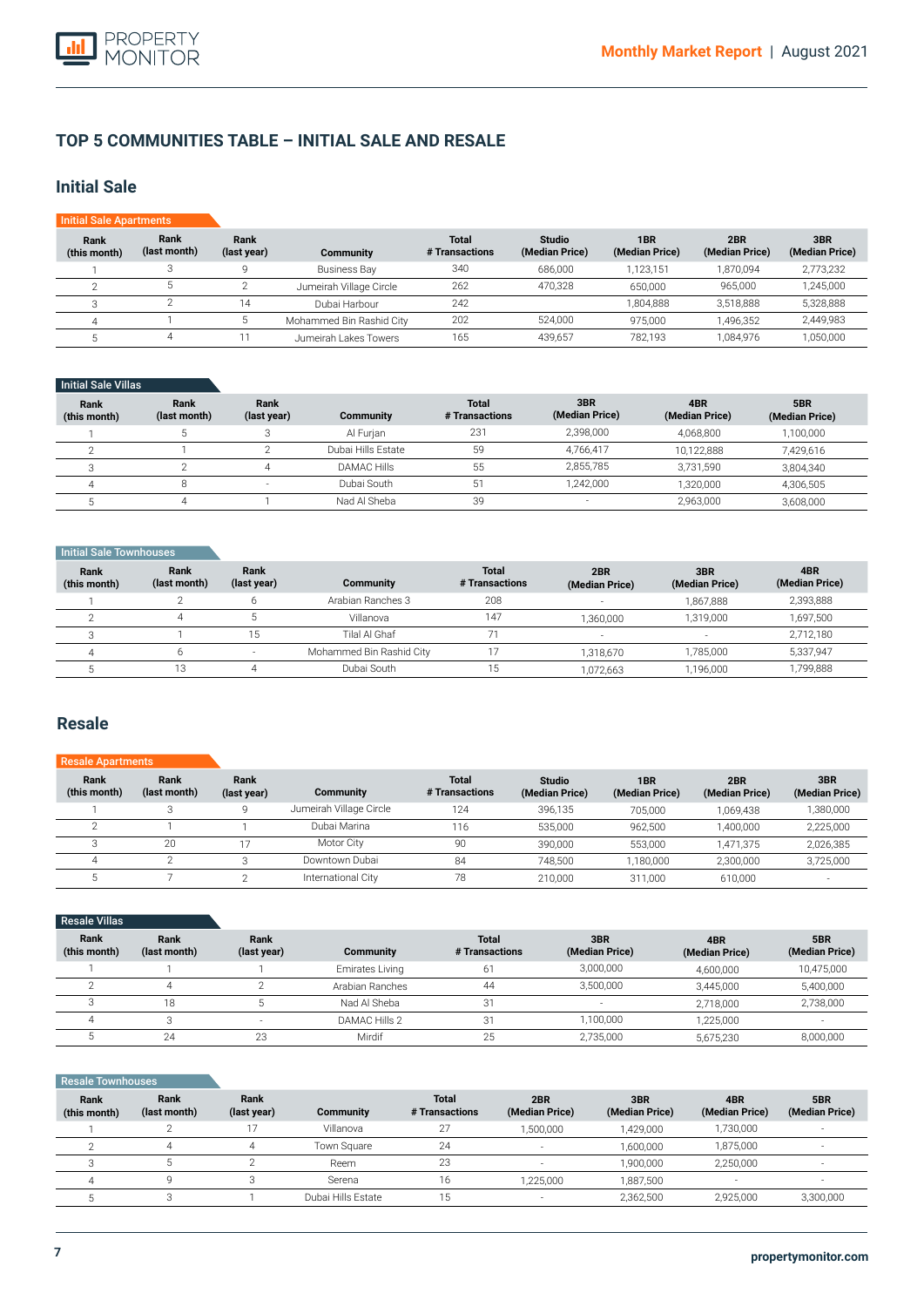![](_page_7_Picture_1.jpeg)

#### k k k k m m m m m m m m m m m m  $2m-3m$ <br>12.6% 12.6% 2m–3m 14.5%  $1m-1.5m$ <br>15.8%  $1m-1.5m$ 14.8%  $1.5m - 2m$ <br> $12.8%$ 12.8% 1.5m–2m  $12.4%$ <500k 14.8% <500k 13.3%  $3m-5m$   $3m-5m$   $12.2%$ 5m–10m 3.9% 5m–10m 4.8% 10m+ 3.4% 10m+  $3.1%$ 750k–1m 11.8% 750k–1m 10.7% 500k–750k 13.6% 500k–750k  $12.2%$

**PRICE TIERS (AED) – AUGUST 2021 PRICE TIERS (AED) – JULY 2021**

### **PRICE TIERS (AED) MONTHLY COMPARISON**

|             | August 2021 | <b>July 2021</b> | <b>MoM Change</b> |
|-------------|-------------|------------------|-------------------|
| $500K$      | 13.3%       | 14.8%            | $-1.51%$          |
| 500K-750K   | 12.2%       | 13.6%            | $-1.36%$          |
| 750K-1M     | 10.7%       | 11.8%            | $-1.14%$          |
| $1M-1.5M$   | 15.8%       | 14.8%            | 0.99%             |
| $1.5M - 2M$ | 12.4%       | 12.8%            | $-0.40%$          |
| $2M-3M$     | 14.5%       | 12.6%            | 1.90%             |
| $3M-5M$     | 13.2%       | 12.2%            | 1.01%             |
| $5M-10M$    | 4.8%        | 3.9%             | 0.86%             |
| $10M+$      | 3.1%        | 3.4%             | $-0.34%$          |

The AED 10m+ price tier continued its stellar performance in August, registering 141 transactions compared to 117 in July. However, in terms of market share, the tier contracted slightly to 3.1% in August compared to 3.4% in July.

While most transactions in this tier earlier belonged to Palm Jumeirah, inventory in the archipelago seems to be drying up. The focus now seems to have shifted to Dubai Hills Estate which recorded 36.3% of all AED 10m+ sales in August with Golf Place (34) and Palm Hills (10) being the most popular. Palm Jumeirah, though not the top community for these sales in August, is still displaying encouraging numbers. There were 16 villa sales and 23 apartment sales in the Palm with apartments increasingly finding favour among buyers.

Overall, the high price tiers of AED 3m+ (comprising AED 3–5m, AED 5–10m and AED 10m+ properties) displayed solid growth in August, breaching the 20% mark to record 21.1% market share. Year-to-date transactions in this tier stood at 5,128, nearly double the 2,905 in 2020 and significantly higher than 3,452 in 2019.